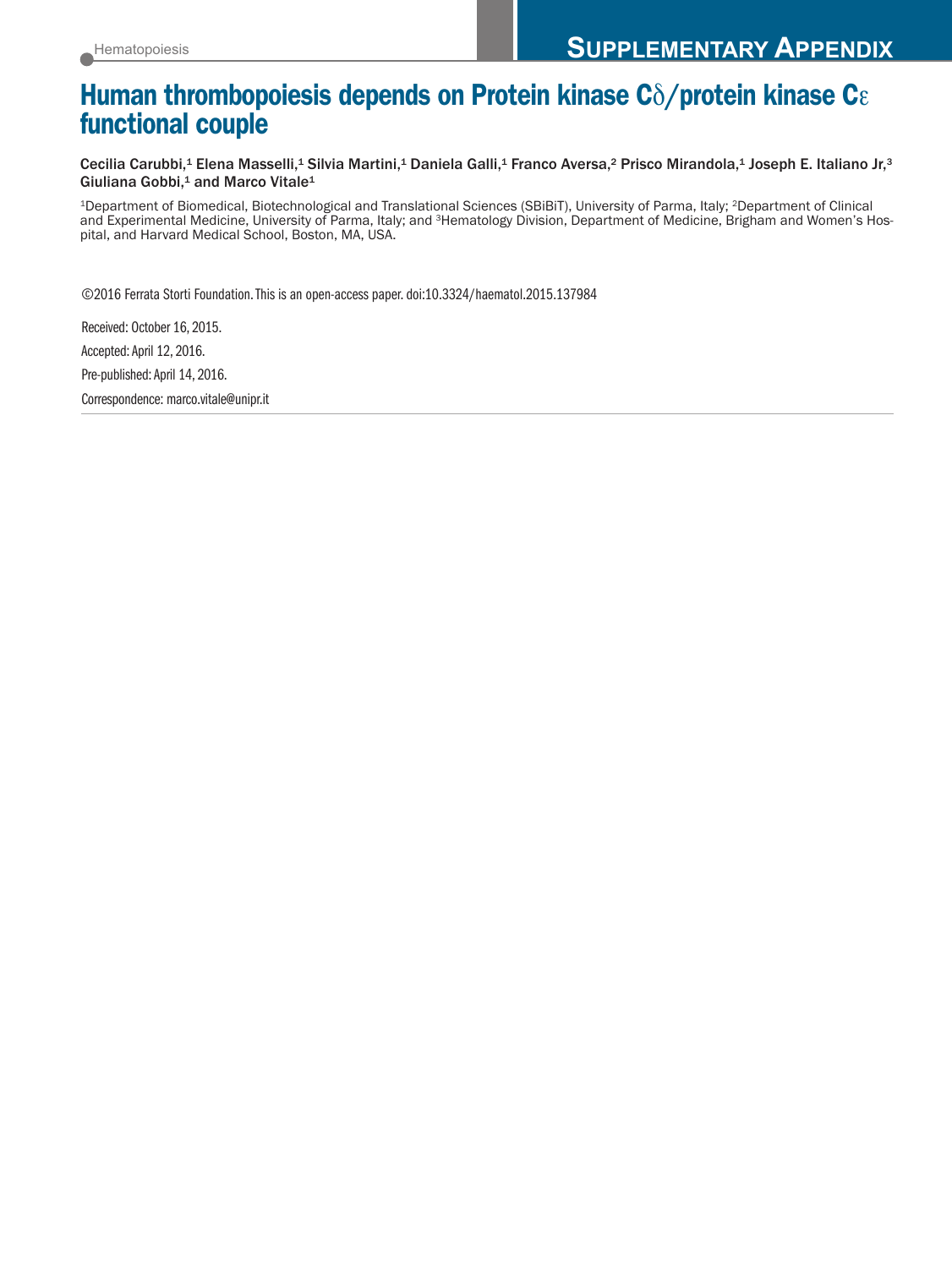### **Supplementary Material**

# **Methods**

# *CD34<sup>+</sup> cell isolation and cell culture.*

Primary CD34<sup>+</sup> cells were isolated from peripheral blood of healthy donors, primary myelofibrosis (PMF) patients, and essential thrombocythemia (ET) patients. Samples were collected in sodium citrate tubes after written informed consent and approval by the Ethical Committee of Parma University Hospital. Primary CD34<sup>+</sup> cells were purified by immunomagnetic positive selection using the CD34<sup>+</sup>-cell isolation Kit (Milteny Biotech, Gladbach, Germany) in the magnetic field of autoMACS Pro Separator (Milteny Biotech), according to the manufacturer's protocol. Purity of CD34<sup>+</sup> cells was immediately checked by a R-phycoerythrin (RPE)-conjugated anti-CD34 mAb (Immunotech, Beckman Coulter, Miami, FL) and flow cytometry; only samples exceeding 95% purity were used for subsequent experiments.

Purified human  $CD34^+$  cells were cultured up to 13 days, at an optimal cell density of 1x10<sup>6</sup> cells/ml, in serum free *X-vivo* medium (Lonza Group, Switzerland) supplemented with recombinant human thrombopoietin (TPO)  $11*10<sup>-6</sup>$ mmol/L, recombinant human stem cell factor (SCF)  $3*10^{-6}$ mmol/L and recombinant human interleukin-3 (IL-3)  $0.2*10^{-6}$ mmol/L (Peprotech, London, UK). TPO and SCF were renewed every 3 days.

#### *shRNA cell infection.*

For shRNA-based gene silencing, pLKO.1 lentiviral vector encoding short hairpin RNAs (shRNA) against human PKCdelta (transcription variant 1, NM\_212539 and transcription variant 2, NM\_006254; shPKCdelta) were obtained from Open-Biosystem (Thermo Fisher Scientific Inc, Waltham, MA USA). As control (shCT), we used the MISSION pLKO.1-puro Non-Target shRNA Control Plasmid, containing an shRNA insert that does not target any known genes from any species (Sigma-Aldrich, St. Louis, MO, USA). shRNA expressing viruses were produced in 293TL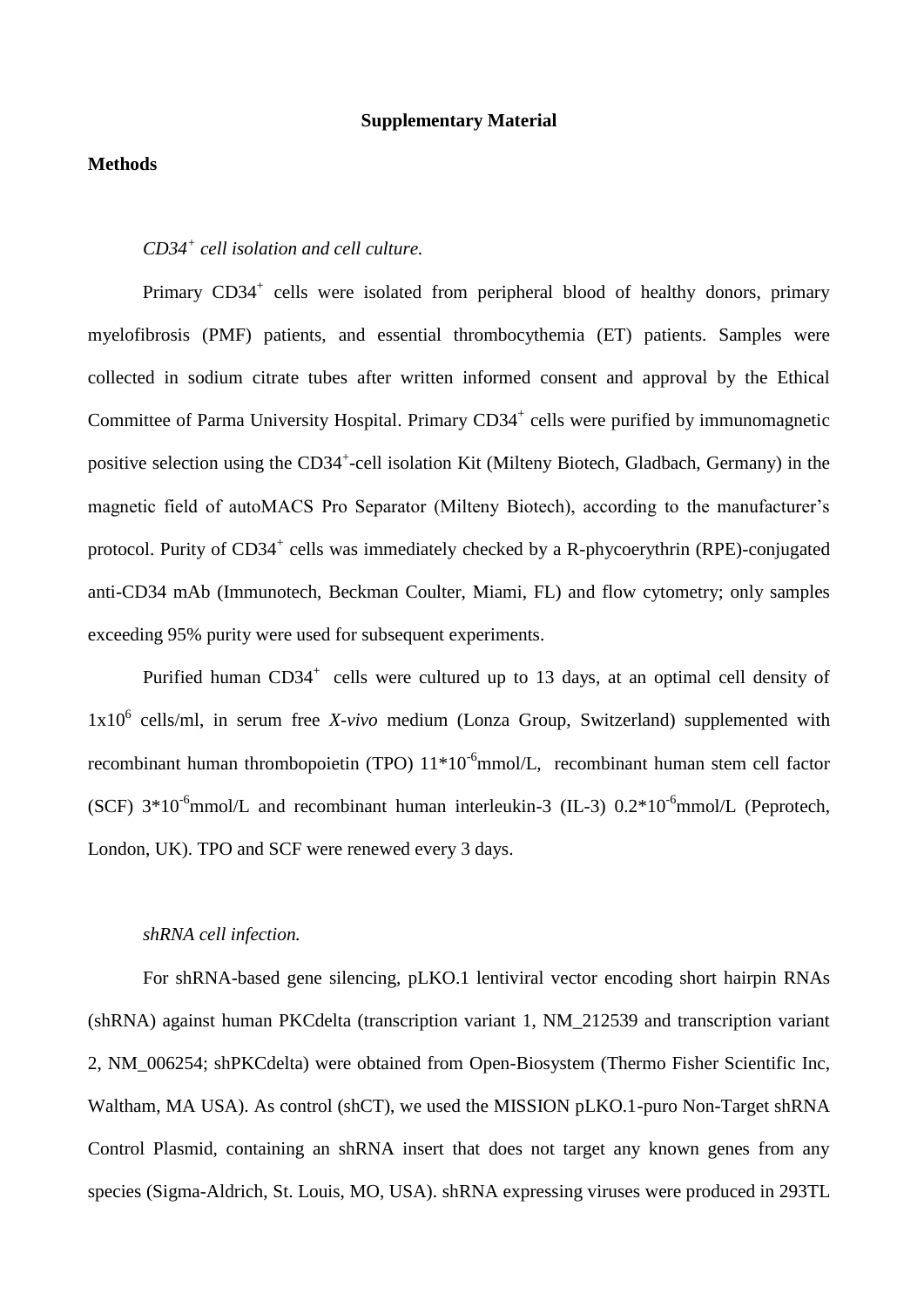cells according to standard protocols. Cells were infected at Day 8 of TPO-culture and then cultured in the presence of puromycin, to select infected, puromycin-resistant cells.

At Day 14 of culture, infected MKs were analysed for morphological evaluation by light microscopy and an aliquots from each cultures were collected for flow cytometry and western blot analysis.

#### *Pharmacological inhibition and activation of PKCdelta and PKCepsilon activity.*

Anchoring of PKCs to their anchoring proteins, Receptors for Activated C Kinase (RACK) is a required step for PKC functions. Therefore we utilized specific inhibitory peptides acting via disruption of PKC-RACK interaction and specific activatory peptides which mimic RACK binding<sup>23</sup>. More in details, PKCdelta and PKCepsilon activities were inhibited by the  $\delta V1-1$ (SFNSYELGSL) and by εV1-2 (CEAVSLKPT) peptides, respectively, whereas PKCdelta or PKCepsilon activities were enhanced by using ψδRACK (MRAAEDPM) or ψεRACK (CHDAPIGYD) peptides. Both the PKCdelta-specific peptides (synthesized by Selleckchem, Huston, TX, U.S.A) and the PKCepsilon-specific peptides (synthesized by AnaSpec Inc, Fremont, CA, U.S.A) were coniugated to  $TAT_{47-57}$  (CYGRKKRRQRRR) by a cysteine disulfide bound, as carrier peptide. Unconjugated  $TAT_{47-57}$  peptide (synthesized by AnaSpec Inc, Fremont, CA, U.S.A) and untreated cells (Untreated) were used as control.  $TAT_{47.57}$  (CYGRKKRRQRRR) is a cargo peptide used as control because both the PKCdelta-specific peptides and the PKCepsilon-specific peptides were conjugated to TAT47-57 by a cysteine disulfide bound, for delivery into cells.

At Day 8, primary CD34<sup>+</sup>-derived MK cultures, from HD, PMF, ET, were treated with the specific activatory and/or inhibitory peptides, both in combination or alone. All the peptides were used at a final concentration of 10<sup>-6</sup> mol/L. Cells treated with  $2*10^{-6}$  mol/L TAT<sub>47-57</sub> (TAT<sub>47-57</sub>) and untreated cells (Untreated) were used as controls. Cells were cultured up to 14 days and peptides were renewed every 48 hours. At Day 14 of culture an aliquots from each cultures were collected for flow cytometry and western blot analysis.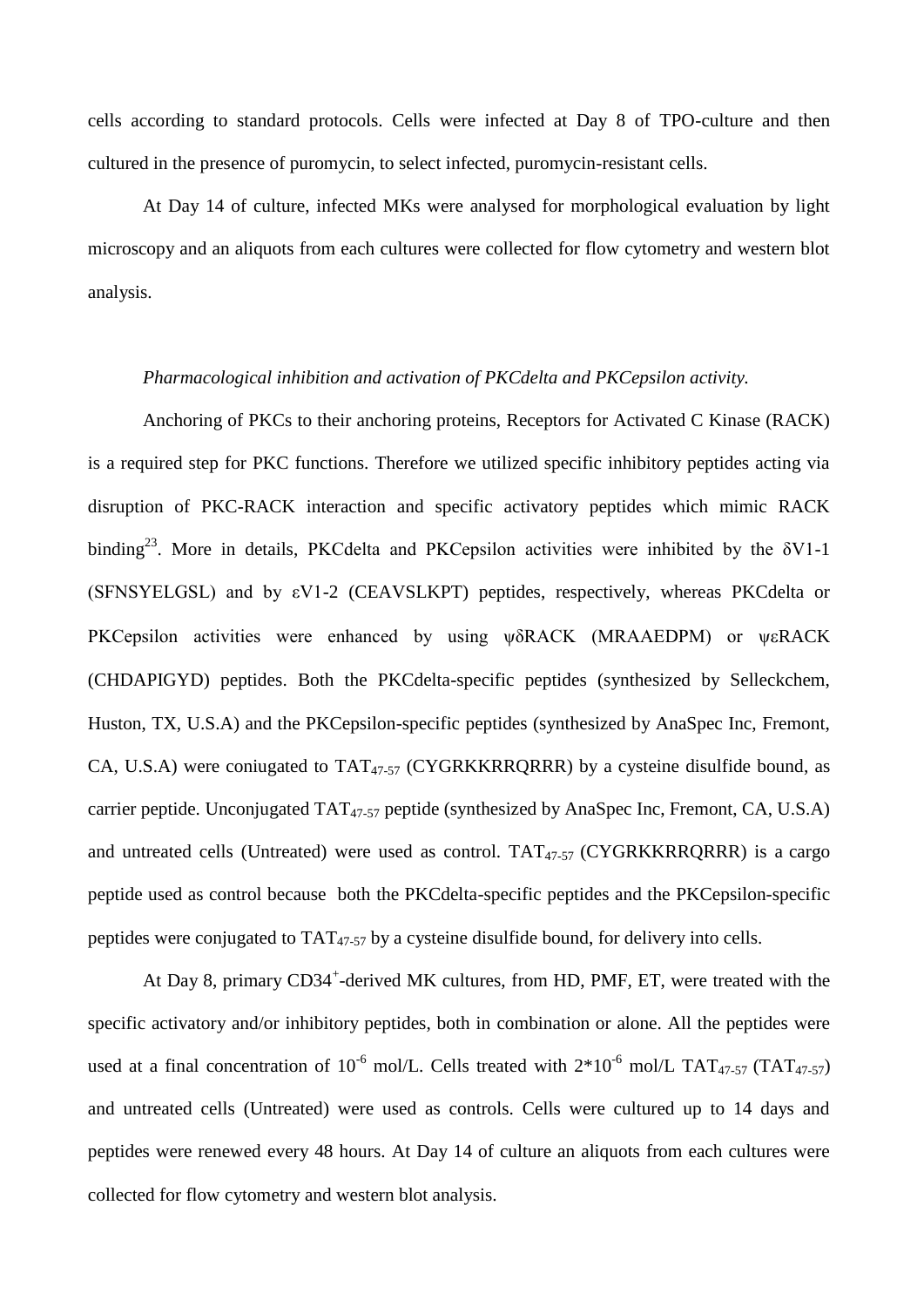# *Morphological evaluation of MK differentiation.*

At 14 days of culture, cells were analysed using Leica DM IL phase contrast microscope (40X/0.5NA) and images were obtained by Leica ICC50 HD camera (Leica Microsystems, Wetzlar, Germany).

Percentage of megakaryocytes extending proPLT and cell diameter were determined using ImageJ software analysing a minimum of 100 cells for each treatment from at least 4 independent experiments.

#### *Flow cytometric analysis*

Flow cytometry was used to analyse the viability and the ploidy of the differentiating cell populations at day 14 of culture.

Cell culture viability was assessed by FITC conjugate Annexin V (ACTIPLATE; Valter Occhiena, Torino, Italy) in  $Ca^{2+}$  and PI staining buffer, following manufacturer's protocol.

For ploidy analysis, aliquots of cells were permealized with 70% ethanol overnight at 4°C, washed with PBS and incubated in PBS containing PI  $80*10^6$ mmol/L and RNAse-A  $7*10^ 3$ mmol/L (Sigma-Aldrich) for 15 minutes in dark at room temperature before flow cytometry analysis.

Finally, to quantify the platelet production in culture, fixed volumes of the culture supernatants were collected, incubated with anti-CD41-RPE and Calcein AM (to exclude fragments; Sigma-Aldrich) and added to a fixed volume of calibration beads (DAKO, Agilent Techonolgies, Santa Clara CA, U.S.A) at known concentration. Both the platelets and beads populations were simultaneously identified in flow cytometry on the Forward Scatter (FS) *vs* logarithmic Side Scatter (SS) dot plot. The absolute platelets count was performed on the gated CD41<sup>+</sup>/Calcein AM<sup>+</sup> platelet population in order to identify functional platelets.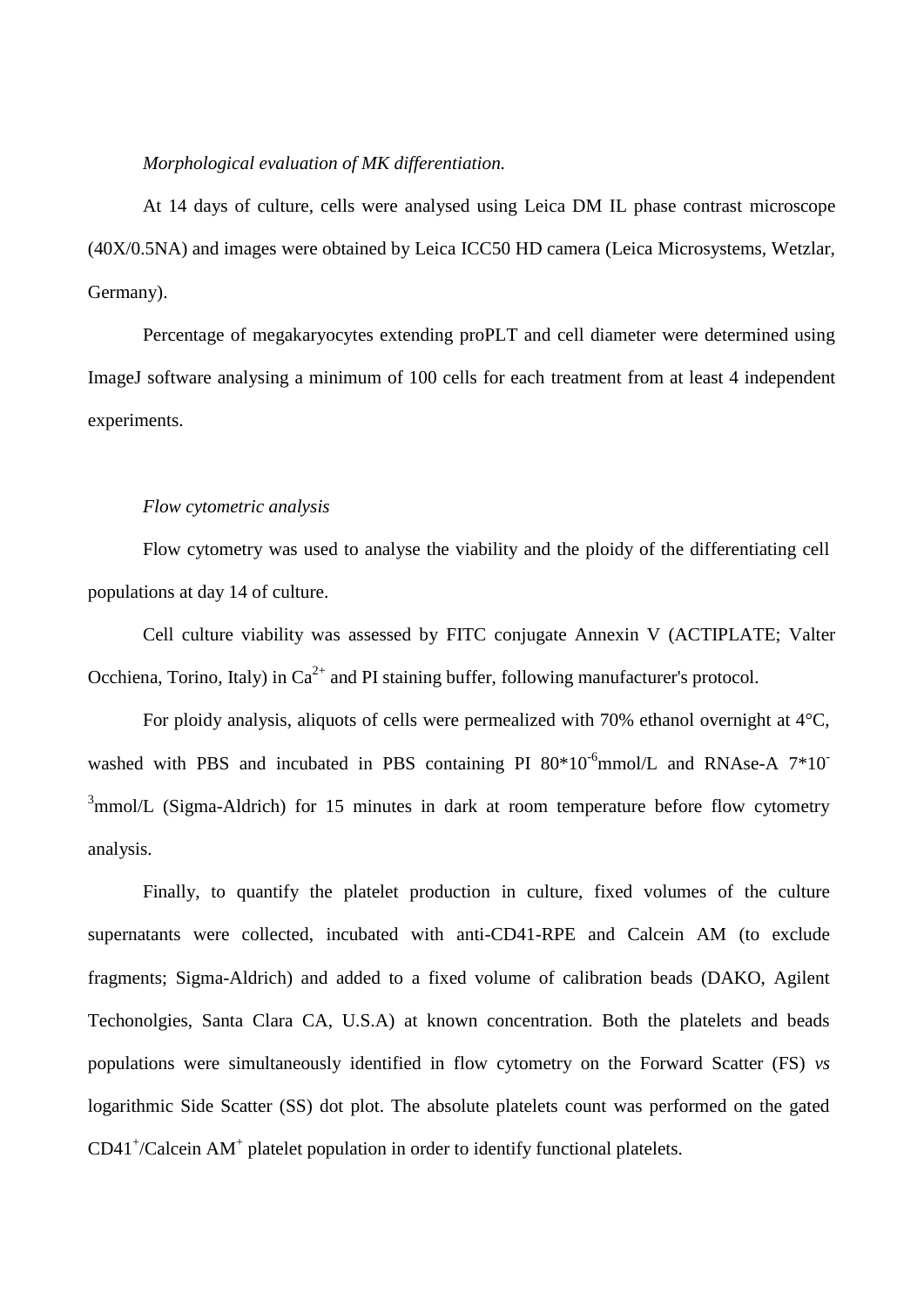Analysis of the samples was performed by an FC500 flow cytometer (Beckman Coulter) and the Expo ADC software (Beckman Coulter).

## *Western blot*

Cultured cells were counted and  $1.5 \times 10^6$  cells were collected on Days 0, 3, 6, 9, 14 for healthy donors, on day 14 for PMF and ET patients, and on day 14, after 5 day of puromycin selection or peptides treatment. Cells were washed in PBS and centrifuged at 200g for 10 min. Pellets were resuspended in a cell lysis buffer  $(50*10^{-3}$ mol/L Tris-HCl, pH 7.4; 1% NP-40; 0.25% sodium deoxycholate; 0.15 mol/L NaCl;  $10^{-3}$ mol/L EDTA;  $10^{-3}$ mol/L PMSF;  $10^{-3}$ mol/L Na<sub>3</sub>VO<sub>4</sub>;  $10^{-3}$ mol/L NaF) supplemented with fresh protease inhibitors and protein concentration was determined using BCATM protein assay kit (Pierce, Thermo Scientific). Twenty five μg of proteins from each sample were ran on 4-20% SDS-acrylamide gels (Biorad), blotted onto nitrocellulose membranes, blocked and incubated with specific primary antibodies diluted as described in maunfacturers' protocols. Specifically, mouse monoclonal anti-PKCdelta antibody (BD Pharmingen, Cat. #610397) was diluted 1:500, rabbit polyclonal anti-PKCepsilon antibody (Merk Millipore, Cat.# 06-991) was diluted 1:1000, rabbit polyclonal anti-Bax antibody and rabbit polyclonal anti-Bcl-xL antibody (Cell Signaling Technology, Inc. Lake Placid, NY, Cat. # 2772 and Cat. # 2762) were diluted 1:500 and 1:1000 respectively and monoclonal anti-GAPDH antibody (Merk Millipore, Cat. # MAB374), 1:5000 dilution was used as protein loading control.

Membranes were washed and incubated for 1.5 hours at room temperature with 1:5000 peroxidase-conjugated anti-rabbit (Pierce, Thermo Fisher Scientific Inc) or with 1:2000 peroxidase-conjugated anti-mouse IgG (Sigma-Aldrich) at room temperature and resolved by ECL Supersignal West Pico Chemiluminescent Substrate detection system (Pierce, Thermo Fisher Scientific Inc). Protein densitometric analyses from western blot assays were performed by using the Image J software system, normalized for GAPDH expression levels.